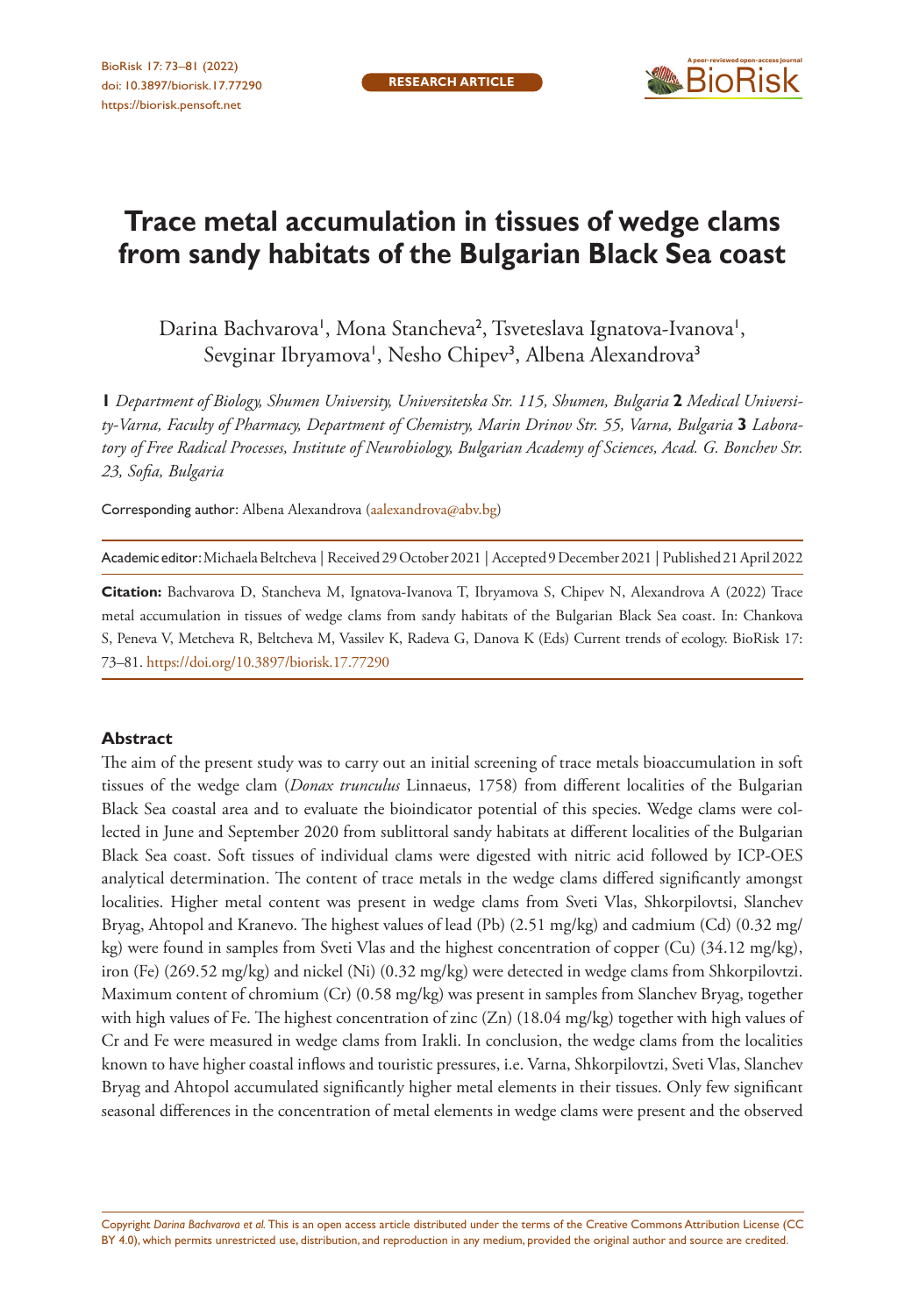seasonal variations were probably connected to the hydrological parameters of the ecosystems. The wedge clam *D. trunculus* is a suitable bioindicator for assessment and monitoring of metal pollution in the Bulgarian Black Sea environment.

#### **Keywords**

Bulgarian Black Sea, *Donax trunculus*, trace metals

#### **Introduction**

Trace metals constitute a significant proportion of the pollutants in the Black Sea (Mirinchev et al. 1999; Jitar et al. 2013; Bat et al. 2018a; Doncheva et al. 2020). The highest concentrations of metals are present in marine sediments from where they can be released back to water. Due to the migratory nature and bioaccumulation of metal elements, their discharge into the Black Sea can have profound effects on the entire marine environment (Islam and Tanaka 2004; Zaitsev 2008; Jitar et al. 2013). Metal pollution poses serious problems as it has a specific role in the impacts on marine ecosystems (Tchounwou et al. 2012). Unlike other pollutants, trace metals are characterised by their long time persistence in the environment (soils and waters) with periods ranging from hundreds to thousands of years (Bowen 1979). Being filter feeders and primary consumers in the food chain of the Black Sea, bivalves can accumulate metals and other pollutants in their tissues and shells (Romeo et al. 2005; Bat and Öztekin 2016). The capability of marine bivalves to accumulate metal elements makes them suitable pollution bioindicators (Bat and Öztekin 2016). Clam species are being reported as reliable bioindicators to monitor pollution in marine coastal areas (Adjei-Boateng et al. 2010; Bat et al. 2018b).

Although the spatial variation of metal concentrations in sediments of the Bulgarian Black Sea coastal areas is well documented (Simeonov and Andreev 1989; Andreev and Simeonov 1992; Jordanova et al. 1999; Doncheva et al. 2020), no comprehensive studies on the bioaccumulation and concentration of metal elements in clams from the Bulgarian Black Sea coastal habitats were carried out. In addition to their key role in coastal ecosystems, clams recently obtained significant economic importance for Bulgaria and this is quickly increasing.

The aim of the present study was to carry out an initial screening of trace metals bioaccumulation in soft tissues of the wedge clam (*Donax trunculus* Linnaeus, 1758) from different localities of the Bulgarian Black Sea coastal area and to evaluate the bioindicator potential of this species to assess the level and distribution of metal contamination in sandy habitats.

## **Methods**

Wedge clams (length 23–35 mm) were collected manually or were obtained from commercial providers from sublittoral sandy habitats at representative localities along the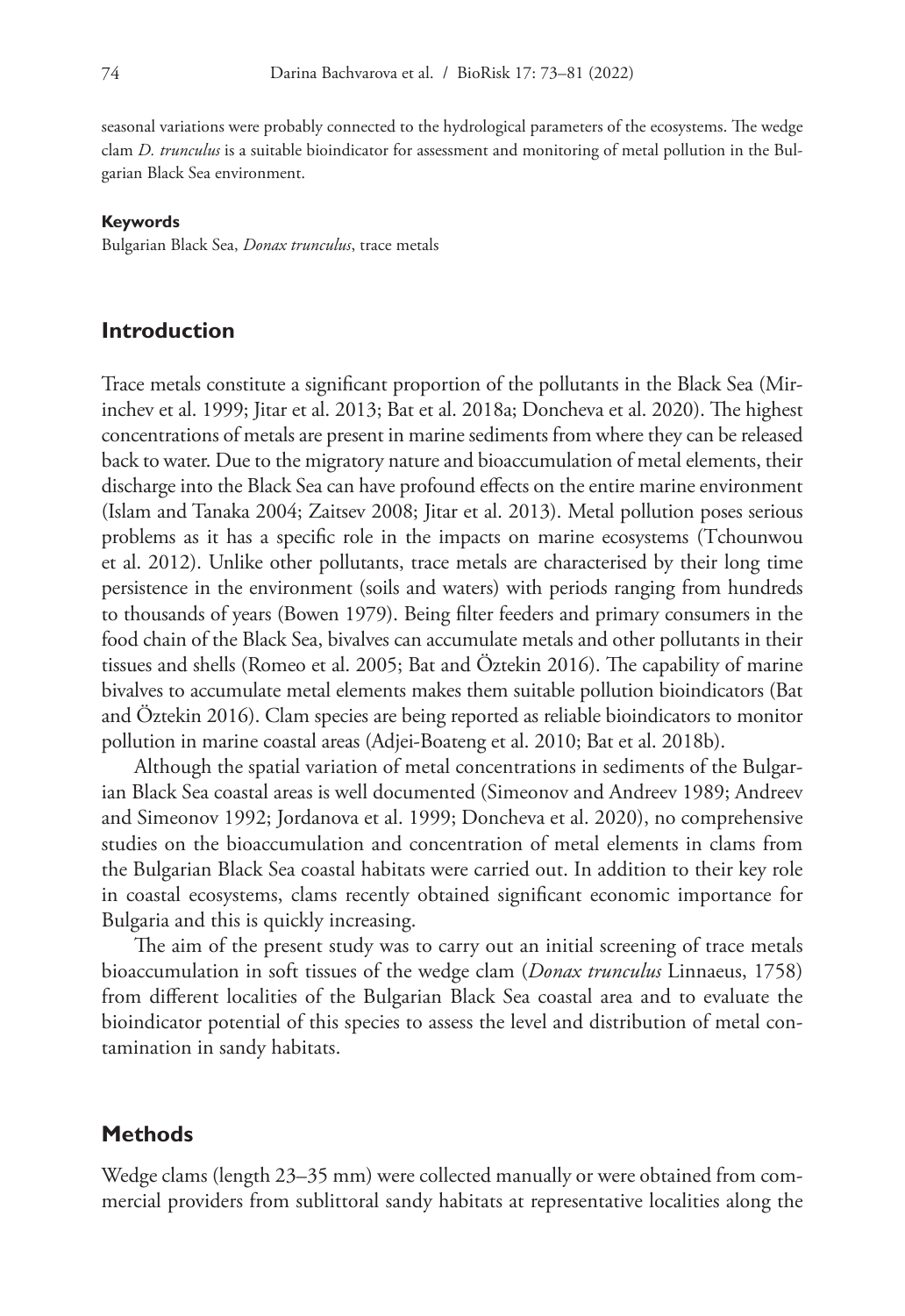

Figure 1. Localities of wedge clam sampling in 2020 along the Bulgarian Black Sea coast.

Bulgarian Black Sea coast (Figure 1) in 2020, before and after the intensive touristic season (June and September). The soft tissues of individual clams were digested with nitric acid followed by Inductively Coupled Plasma – Optical Emission Spectrometry (ICP-OES) determination of elements (Cd, Cr, Cu, Fe, Ni, Pb and Zn).

The measurements were carried out in the certified chemical laboratory at the Department of Chemistry of the Medical University-Varna. Significance of difference in means was estimated by the t-statistic and patterns of similarities between sites in metal bioaccumulation in clam tissues were studied by cluster analysis using the STA-TISTICA 10 package.

#### **Results**

The concentration of trace metals in the wedge clams collected in June 2020 differed significantly amongst the studied localities (Table 1). Higher metal content was present in tissues of *D. trunculus* from Sveti Vlas, Shkorpilovtzi, Slanchev Bryag, Ahtopol and Kranevo.

It can be seen from the data in Table 1 that the highest values of Pb (2.51 mg/kg) and Cd (0.32 mg/kg), together with high concentration of Cr (0.424 mg/kg) and Cu (29.7 mg/kg) were found in wedge clams sampled from Sveti Vlas. High metal bioaccumulation levels were established in wedge clams from Shkorpilovtzi – Cu (26.13 mg/kg), Fe (192.1 mg/kg) and Ni (0.187 mg/kg). Maximum concentration of Cr (0.504 mg/kg) was present in wedge clams from Slanchev Bryag, together with the highest content of Fe (244.4 mg/kg). The highest concentration of Zn was measured in wedge clams from Varna Bay (15.98 mg/kg). Significantly higher concentrations of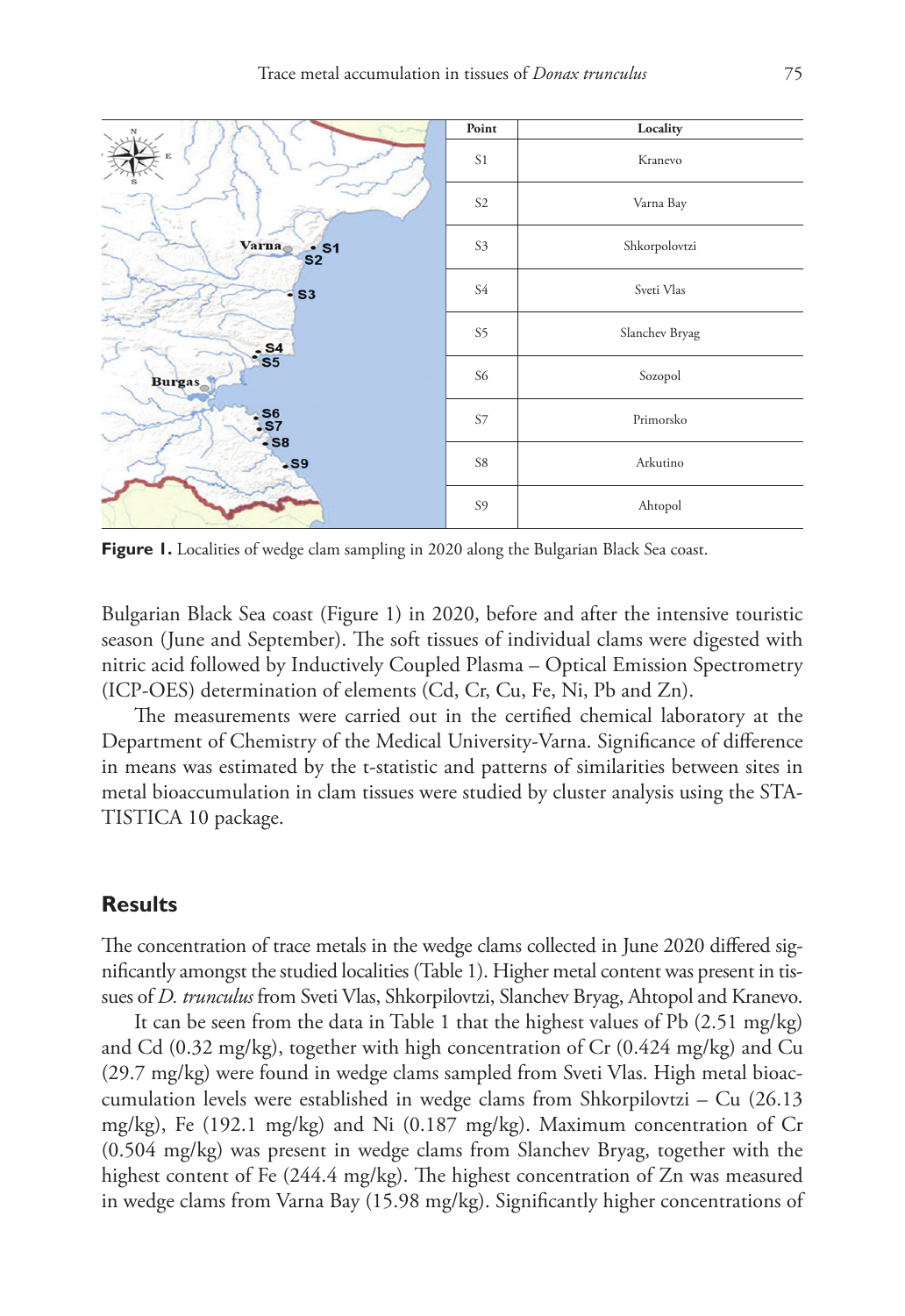**Table 1.** Metal content (ME  $\pm$  SD mg/kg wet weight) in tissues of wedge clams gathered in June 2020, from different localities of the Bulgarian Black Sea coastal area in (\* - significance of difference at p < 0.05 from locality  $s^n$ ;  $nd$  – not detectable).

| Site           | Locality       | Pb                             | Zn         | C <sub>d</sub>             | Cu                       | Cr                                   | Fe                         | Ni                        |
|----------------|----------------|--------------------------------|------------|----------------------------|--------------------------|--------------------------------------|----------------------------|---------------------------|
| S1             | Kranevo        | 0.237                          | 8.475      | 0.054                      | 19.231                   | 0.378                                | 137.3                      | 0.104                     |
|                |                | ± 0.14                         | ± 0.13     | ± 0.008                    | ± 3.83                   | ± 0.16                               | ± 62.41                    | ± 0.04                    |
| S <sub>2</sub> | Varna Bay      | 0.281                          | 15.98      | 0.062                      | 24.201                   | 0.24                                 | 68.6                       | 0.062                     |
|                |                | ± 0.01                         | ±1.04      | ± 0.01                     | ± 2.4                    | ± 0.09                               | ± 14.6                     | $±$ 0.055                 |
|                |                |                                | $*_{S}1,8$ |                            |                          |                                      |                            |                           |
| S <sub>3</sub> | Skorpilovtzi   | $0.629*$                       | 13.884     | 0.158                      | 26.131                   | 0.313                                | 192.1                      | 0.187                     |
|                |                | ± 0.59                         | ± 3.53     | $±$ 0.12                   | ±10.1                    | ± 0.11                               | ± 155.76                   | ± 0.14                    |
|                |                | $s^{1,6,8}$                    |            | $*$ <sub>S</sub> 1,2,6,7,8 | $*$ <sub>S</sub> 1,6,7,8 |                                      |                            | $*_{\mathcal{S}^{2,6,8}}$ |
| S4             | Sveti Vlas     | 2.514                          | 14.455     | 0.322                      | 29.754                   | 0.424                                | 186.6                      | 0.109                     |
|                |                | ± 2.36                         | ± 0.45     | ± 0.203                    | ± 0.48                   | ± 0.13                               | ± 19.63                    | ± 0.012                   |
|                |                | $*$ <sub>S</sub> 1,2,3,5,6,7,8 | $*_{S}1,8$ | $*$ <sub>S</sub> 1,2,6,7,8 | $*_{S}1,6,7,8$           | $*$ <sub>S</sub> <sup>2</sup> ,6,7,8 | $*_{S^{2,6,7,8}}$          |                           |
| S5             | Slanchev Bryag | 0.267                          | 14.375     | 0.144                      | 22.391                   | 0.504                                | 244.4                      | 0.147                     |
|                |                | ± 0.12                         | ±1.59      | ± 0.02                     | ± 2.91                   | ± 0.09                               | ± 49.92                    | ± 0.02                    |
|                |                |                                | $*_{S}1,8$ |                            | $*_66,7,8$               | $*_{\mathcal{S}}^22,6,7,8$           | $*$ <sub>S</sub> 2,6,7,8,9 | $*_{S^{2,6,8}}$           |
| S6             | Sozopol        | 0.068                          | 12.613     | 0.066                      | 5.774                    | 0.066                                | 57.01                      | 0.015                     |
|                |                | ± 0.002                        | ± 0.06     | ± 0.001                    | ±0.06                    | ± 0.001                              | ± 0.91                     | ± 0.004                   |
| S7             | Primorsko      | nd                             | 12.224     | 0.057                      | 5.150                    | 0.121                                | 36.4                       | nd                        |
|                |                |                                | ± 0.24     | ± 0.001                    | ± 0.35                   | ± 0.05                               | ± 8.89                     |                           |
| S8             | Arkutino       | 0.065                          | 10.222     | 0.054                      | 5.982                    | 0.053                                | 46.01                      | 0.016                     |
|                |                | $\pm 0.008$                    | ± 0.08     | ± 0.003                    | ± 0.03                   | $\pm 0.003$                          | ± 0.46                     | ± 0.005                   |
| S <sub>9</sub> | Ahtopol        | 0.249                          | 12.988     | 0.151                      | 25.427                   | 0.204                                | 74.03                      | 0.168                     |
|                |                | ± 0.12                         | ± 2.987    | ± 0.04                     | ± 7.2                    | ± 0.14                               | ± 37.26                    | ± 0.04                    |
|                |                |                                |            | $*$ <sub>S</sub> 1,2,6,7,8 | $*_66,7,8$               |                                      |                            | $*_{S^{2,6,8}}$           |

Zn (14.573 mg/kg), Cr (0.504 mg/kg) and Fe (244.4 mg/kg) were measured in wedge clams from Slanchev Bryag.

The pattern of the similarities between the studied localities, based on the metal bioaccumulation in wedge clams sampled in June 2020, was studied by cluster analysis using Euclidean distance as a measure (Figure 2).

The analysis revealed the presence of two main clusters of localities, based on the similarity of the metal concentrations in wedge clams (Figure 2). The first cluster (upper part of the diagram) comprised localities situated in the northern coastal area - Shkorpilovtzi, Sveti Vlas, Kranevo and Slanchev Bryag. This cluster clearly indicated that the localities from the northern coastal part (first cluster) had similar metal bioaccumulation in the wedge clams amongst them, which however differed significantly from the metal concentrations in the wedge clams of the localities along the southern coastal part, grouped in the second cluster (lower part of the diagram). Amongst the northern localities (first cluster), Shkorpilovtzi and Sveti Vlas showed the highest similarity in the metal concentrations in the wedge clams sampled there.

The second cluster included the localities Primorsko, Arkutino, Sozopol and Ahtopol from the southern coastal area. In this cluster, Varna Bay was grouped together with Ahtopol as a result of the similarity of the metal concentrations in the wedge clams between them.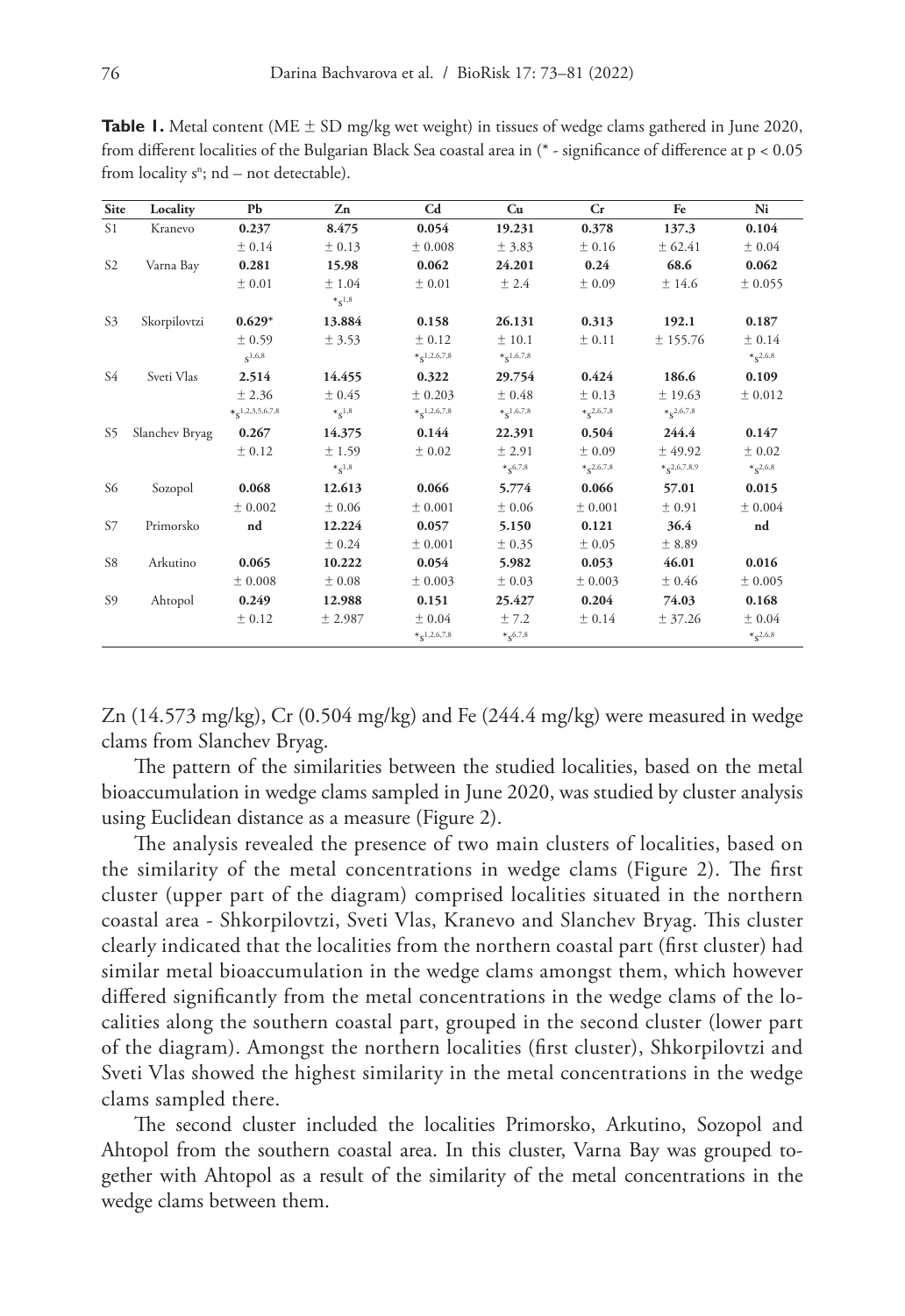

**Figure 2.** Cluster analysis of the similarity of localities based on metal microelements bioaccumulation in wedge clams sampled in June 2020.

**Table 2.**Seasonal variations (June and September 2020) in metal microelement concentration (ME ±SD mg/kg wet weight) in wedge clams from four localities (\* - significant difference from June at p < 0.05; nd – not detectable).

| Locality  | Month     | Pb      | Zn       | C <sub>d</sub> | Cu      | Cr      | Fe         | Ni      |
|-----------|-----------|---------|----------|----------------|---------|---------|------------|---------|
| Kranevo   | June      | 0.237   | 8.47     | 0.054          | 19.20   | 0.37    | 137.20     | 0.104   |
|           |           | ± 0.14  | ± 0.13   | ± 0.01         | ± 3.83  | ± 0.16  | ± 62.4     | ± 0.037 |
|           | September | nd      | $13.02*$ | 0.053          | $4.46*$ | $0.02*$ | $26.20*$   | nd      |
|           |           |         | ±0.08    | ± 0.01         | ± 0.1   | ± 0.01  | $\pm$ 0.32 |         |
| Varna Bay | June      | 0.281   | 15.98    | 0.062          | 24.20   | 0.24    | 68.60      | 0.062   |
|           |           | ± 0.01  | ±1.04    | ± 0.01         | ± 2.4   | ± 0.09  | ± 14.6     | ± 0.055 |
|           | September | 0.232   | 14.91    | 0.050          | 27.50   | $0.14*$ | 51.90      | 0.070   |
|           |           | ± 0.036 | ± 0.04   | ± 0.01         | ± 0.1   | ± 0.01  | ± 0.71     | ± 0.009 |
| Primorsko | June      | nd      | 12.22    | 0.057          | 5.20    | 0.12    | 36.40      | nd      |
|           |           |         | ± 0.239  | $±$ 0.001      | ± 0.3   | ± 0.05  | ± 8.89     |         |
|           | September | nd      | 10.09    | 0.077          | 6.40    | $0.06*$ | 55.80      | 0.202   |
|           |           |         | ± 0.017  | ± 0.001        | ± 0.1   | ± 0.01  | ± 0.99     | ± 0.008 |
| Arkutino  | June      | 0.068   | 10.22    | 0.054          | 5.90    | 0.05    | 46.01      | 0.016   |
|           |           | ± 0.01  | ± 0.083  | ± 0.003        | ± 0.1   | ± 0.01  | ± 0.46     | ± 0.005 |
|           | September | nd      | 13.10    | 0.058          | 5.60    | 0.04    | 38.10      | nd      |
|           |           |         | ± 0.04   | ± 0.002        | ± 0.1   | ± 0.01  | ± 0.79     |         |

Specifically, the levels of metal bioaccumulation in wedge clams from the northern localities was significantly higher, as a whole, than in the wedge clams from the southern localities, thus indicating different metal pollution levels of the northern and southern Bulgarian Black Sea coastal areas (see also Table 1).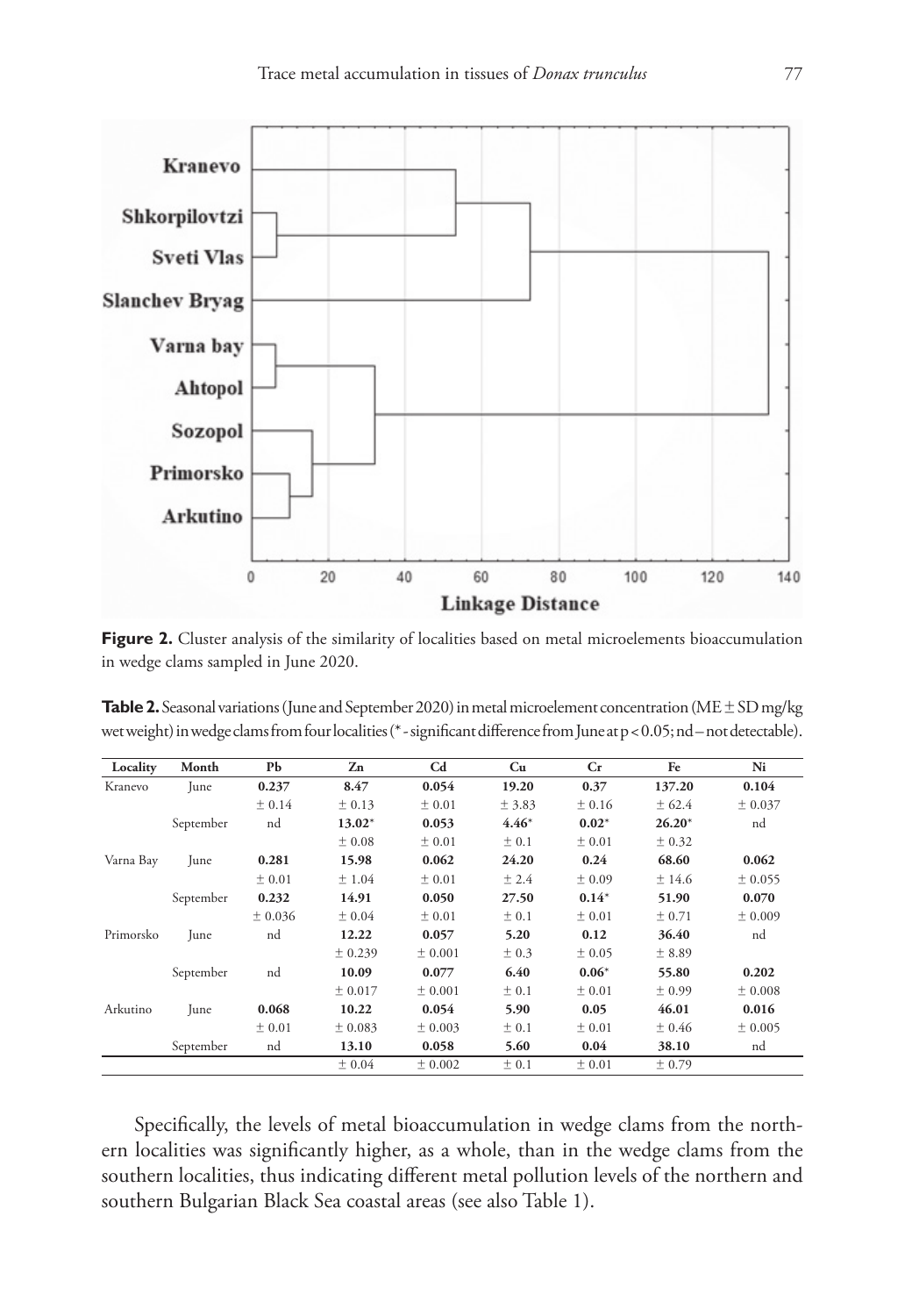Amongst the cluster of southern localities, Primorsko and Arkutino were most similar in the metal content in the wedge clams sampled there (Figure 2). The similarities between the southern localities seemed to be most probably due to the lower level of metal contamination of the marine environment at the southern localities compared to the northern ones. The Ahtopol locality was an exception showing the lowest similarity with the other southern localities, due to the relatively higher values of Cu, Cd and Ni in the wedge clams sampled there (Table 1) and, hence, was grouped together with Varna Bay.

Available data from four localities sampled in June and also September 2020 (before and after the intensive touristic season), were analyses for seasonal changes in the metal accumulation in the wedge clams (Table 2). As a whole, little seasonal differences were present in the concentration of metal elements in the wedge clams from the studied localities. Some exceptions, however, were present. In particular, in wedge clams from Kranevo, the concentration of Cu, Cr and Fe was significantly lower in September samples compared to June samples. The content of Cr in wedge clams from Varna Bay and Primorsko was also significantly lower in September (Table 2).

#### **Discussion**

The pollution of the Black Sea with metals is a major environmental challenge (Strezov 2008). Metal elements are introduced into the marine environment by natural geological processes, rivers or direct discharge of industrial waste (Mitryasova et al. 2020). Recent studies have revealed variable average concentrations of metals in seawater and surface sediments from the Bulgarian Black Sea coastal zone and pollution hotspots were designated (Peycheva et al. 2017; Doncheva et al. 2020). Bivalves, in particular the mussel *Mytilus galloprovincialis* (Lamarck, 1819), have been traditionally used as biomonitors of Black Sea metal pollution (Bat 2012; Bat and Öztekin 2016). However, available data on the spatial and temporal distribution of metal accumulation in benthic clam species from the Bulgarian Black Sea coast is quite scarce.

In this paper, we present the first comprehensive study on the distribution and bioaccumulation of metal elements in the wedge clam *D. trunculus* from different localities of the Bulgarian Black Sea coastal area. The content of trace metals in the wedge clams differed significantly amongst the studied localities. Higher metal content was present in the tissues of wedge clams gathered from several resort beaches at Sveti Vlas, Shkorpilovtzi, Slanchev Bryag, Ahtopol and Kranevo. Highest values of Pb (2.51 mg/kg) and Cd (0.32 mg/kg) were found in wedge clams from Sveti Vlas and of Cu (34.12 mg/ kg), Fe (269.52 mg/kg) and Ni (0.32 mg/kg) in the wedge clams from Shkorpilovtzi.

Patterns in the similarity amongst localities, based on metal bioaccumulation in the wedge clams, were studied by cluster analysis using Euclidean distance. The analysis showed the presence of two main clusters of localities according to the metal content in the wedge clams. The first one included the localities Shkorpilovtzi, Sveti Vlas, Kranevo and Slanchev Bryag which are situated in the northern coastal area and appeared more polluted since the wedge clams had higher concentrations of metal elements. Amongst these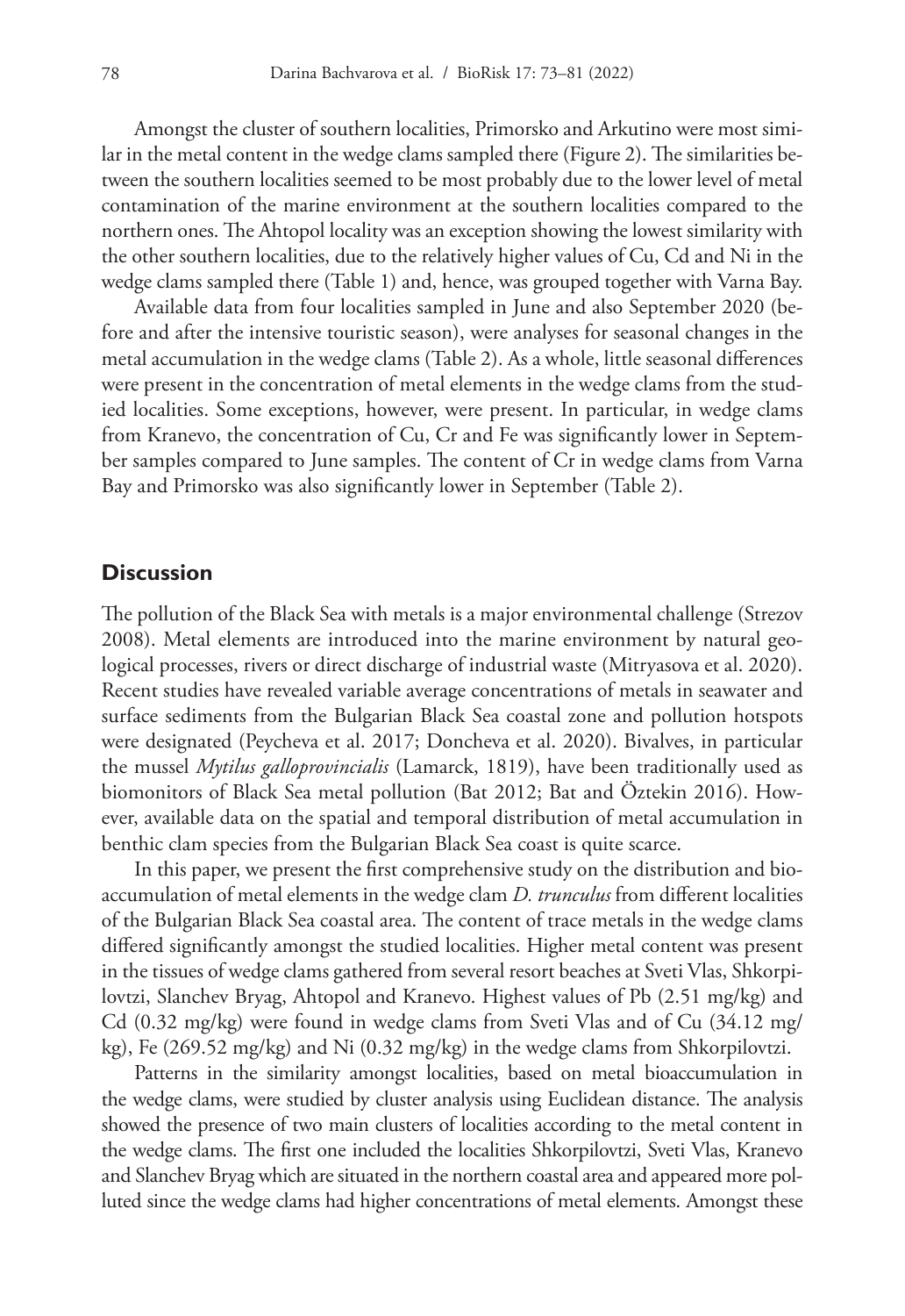localities, Shkorpilovtzi and Sveti Vlas showed the highest similarity, obviously due to the high accumulated levels Pb, Cd and Cu in the wedge clams sampled there. The second cluster was formed by the localities Primorsko, Arkutino and Sozopol which are situated along the southern coastal area and appeared to have less accumulated metal elements in the wedge clams living there. Our findings correspond, at least in part, with the data on the concentration of metal elements in sediments from these regions (Peycheva et al. 2017).

We did not find many significant seasonal differences in the concentration of the studied in June and September 2020 trace metal elements in wedge clams with the exception of Kranevo where the content of Zn, Cu, Cr and Fe was significantly lower in September compared to June. The observed seasonal variations could have been mainly connected with local changes in the hydrological parameters of the ecosystem.

Recent studies on trace elements (Cd, Cr, Cu, Fe, Ni, Pb and Zn) concentration in commercial wedge clams from the Bulgarian Black Sea coast were carried out with respect to consumption risks for humans and indicated that this species is, as a whole, safe for human consumption (Peycheva et al. 2021). In general, our data also showed that the concentrations of the accumulated metal elements in wedge clams from the studied in 2020 localities were below the maximum residual levels prescribed by different local and international regulations for seafood. There was only one exception connected with the established high concentration of Pb (2.51 mg/kg) in wedge clams from Sveti Vlas in June which significantly exceeded the national and European regulations (1.5 mg/kg, Commission of the European Communities 2008) for seafood.

#### **Conclusion**

The wedge clam *D. trunculus* plays a significant role in maintaining functionality of marine ecosystems and, as a filter feeder, can accumulate considerable amounts of trace metal elements. Wedge clams from localities with high coastal inflows and touristic pressures, i.e. Varna Bay, Shkorpilovtzi, Sveti Vlas, Slanchev Bryag and Ahtopol accumulated significantly higher metal elements in their tissues. No significant seasonal variations in the concentration of accumulated metal elements in wedge clams were present. The few observed significant seasonal differences were probably connected with changes in the local hydrological parameters of the ecosystems. Our data showed that concentrations of accumulated metal elements in wedge clams from the studied localities were below the maximum residual levels prescribed by local and international regulations for seafood. The wedge clam *D. trunculus* proved to be a suitable bioindicator for assessment and monitoring of the metal pollution levels of the Bulgarian Black Sea environment.

#### **Acknowledgements**

This work was supported by grant KП-06-H31/6 of National Science Fund, Bulgaria. We thank Markos Fishing Ltd. for assistance in providing material from wedge clams.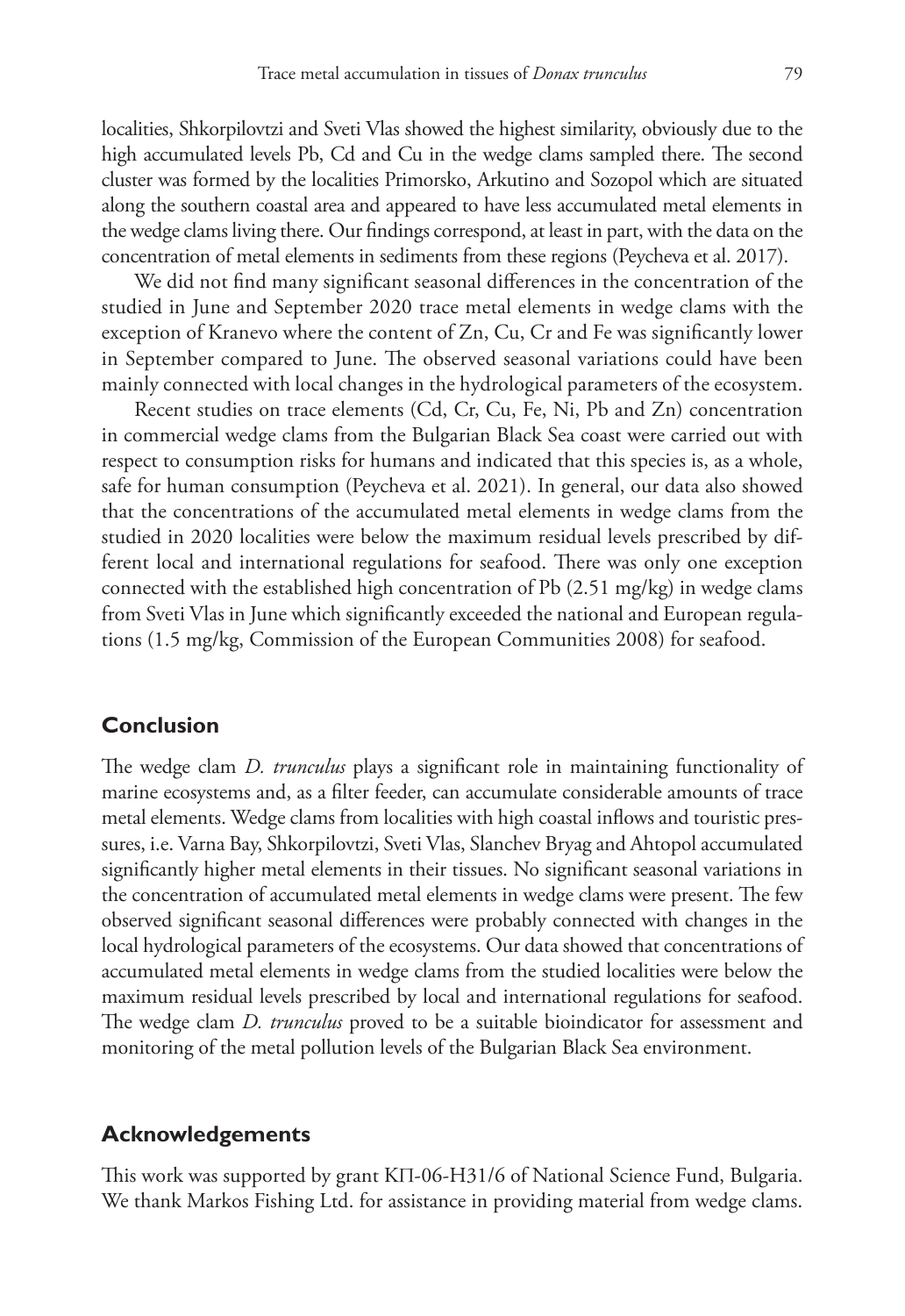### **References**

- Adjei-Boateng D, Obirikorang K, Amisah S (2010) Bioaccumulation of heavy metals in the tissue of the clam Galatea paradoxa and sediments from the Volta Estuary, Ghana. International Journal of Environmental of Research 4(3): 533–540. [https://doi.org/10.1007/](https://doi.org/10.1007/s12403-010-0032-5) [s12403-010-0032-5](https://doi.org/10.1007/s12403-010-0032-5)
- Andreev G, Simeonov V (1992) Interphase distribution and accumulation of elements in the marine environment of the Black Sea. Toxicological and Environmental Chemistry 36(1– 2): 99–104. <https://doi.org/10.1080/02772249209357831>
- Bat L (2012) Trace element concentrations in the Mediterranean mussel Mytilus galloprovincialis Lamarck, 1819 caught from Sinop coast of the Black Sea, Turkey. The Open Marine Biology Journal 6(1): 1–8. <https://doi.org/10.2174/1874450801206010001>
- Bat L, Öztekin HC (2016) Heavy metals in Mytilus galloprovincialis, Rapana venosa and Eriphia verrucosa from the Black Sea coasts of Turkey as bioindicators of pollution. Walailak Journal of Science and Technology 13(9): 715–728.
- Bat L, Öztekin A, Şahin F, Arıcı E, Özsandıkçı U (2018a) An overview of the Black Sea pollution in Turkey. Mediterranean Fisheries and Aquaculture Research 1(2): 67–86.
- Bat L, Şahin F, Öztekin A (2018b) Pollutant bioaccumulation in the wedge clam from Igneada shores of the Black Sea. 3<sup>rd</sup> International Science Symposium Status: Proceeding Book.
- Bowen HJM (1979) Environmental Chemistry of the Elements. Academic Press.
- Commission of the European Communities (2008) Commission Regulation (EC) no. 629/2008. The Official Journal of the European Union 173: 6–9. [http://data.europa.eu/](http://data.europa.eu/eli/reg/2008/629/oj) [eli/reg/2008/629/oj](http://data.europa.eu/eli/reg/2008/629/oj)
- Doncheva V, Hristova O, Dzhurova B, Slavova K (2020) Metal pollution assessment in sediments of the Bulgarian Black Sea coastal zone. Ecologia Balkanica 12(1): 179–189. [http://](http://web.uni-plovdiv.bg/mollov/EB/2020_vol12_iss1/179-189_eb.20102.pdf) [web.uni-plovdiv.bg/mollov/EB/2020\\_vol12\\_iss1/179-189\\_eb.20102.pdf](http://web.uni-plovdiv.bg/mollov/EB/2020_vol12_iss1/179-189_eb.20102.pdf)
- Islam MS, Tanaka M (2004) Impacts of pollution on coastal and marine ecosystems including coastal and marine fisheries and approach for management: A review and synthesis. Marine Pollution Bulletin 48(7–8): 624–649.<https://doi.org/10.1016/j.marpolbul.2003.12.004>
- Jitar O, Teodosiu C, Nicoara M, Plavan G (2013) Study of heavy metal pollution and bioaccumulation in the Black Sea living environment. Environmental Engineering and Management Journal 12(2): 271–276.<https://doi.org/10.30638/eemj.2013.032>
- Jordanova A, Strezov A, Ayranov M, Petkov N, Stoilova T (1999) Heavy metal assessment in algae, sediments and water from the Bulgarian Black Sea coast. Water Science and Technology 39(8): 207–212.<https://doi.org/10.2166/wst.1999.0423>
- Mirinchev G, Tzankov TV, Kostova IS, Mirincheva MG (1999) Impact of Bulgarian rivers on heavy metal pollution of the Black Sea. Water Science and Technology 39(8): 9–12. <https://doi.org/10.2166/wst.1999.0372>
- Mitryasova O, Koszelnik P, Gruca-Rokosz R, Smirnov V, Smirnova S, Bezsonov Y, Zdeb M, Ziembowicz S (2020) Features of heavy metals accumulation in bottom sediments of the southern Bug hydroecosystem. Journal of Ecological Engineering 21(3): 51–60. [https://](https://doi.org/10.12911/22998993/118299) [doi.org/10.12911/22998993/118299](https://doi.org/10.12911/22998993/118299)